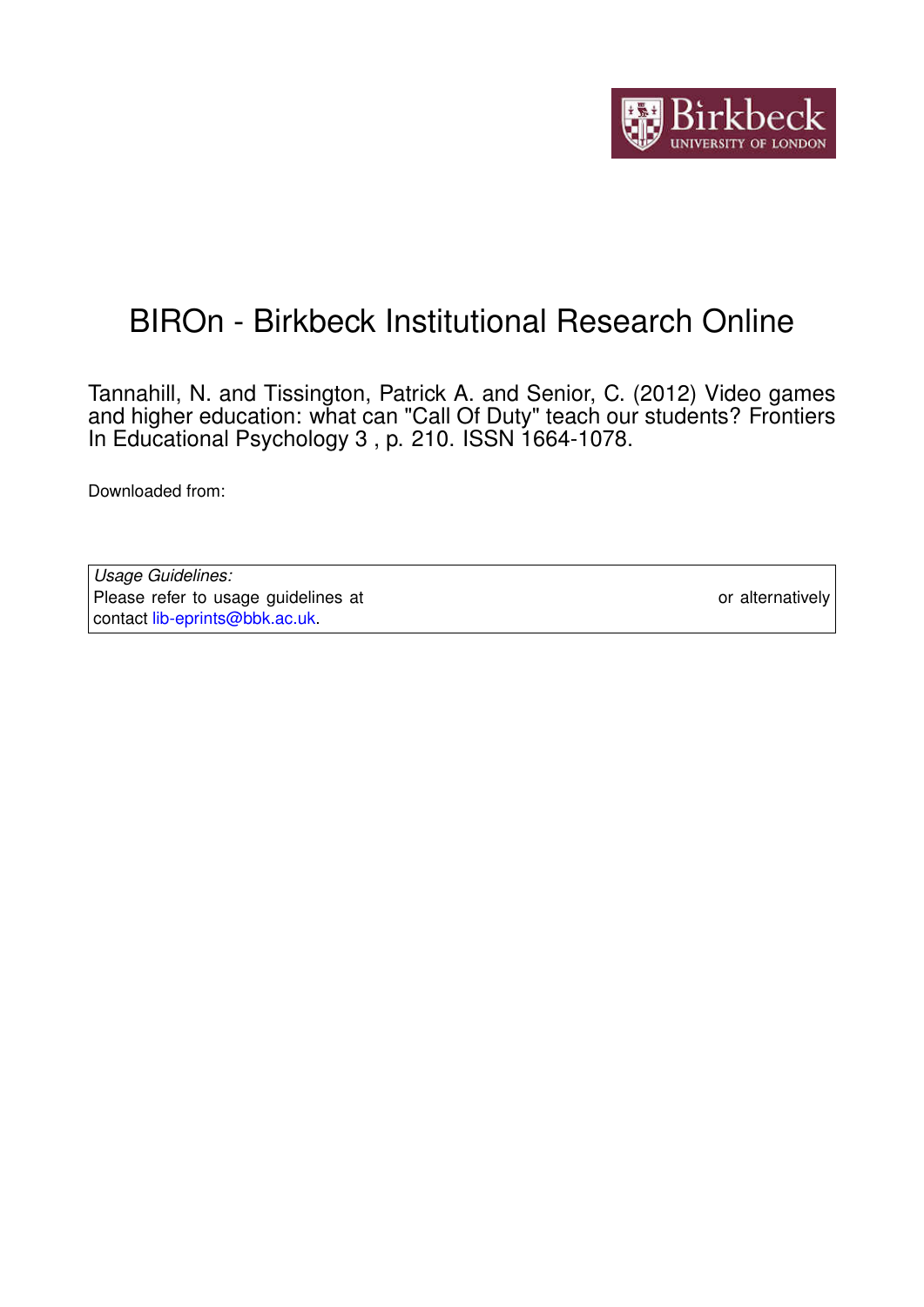## [Video games and higher education: what can "Call of Duty"](http://www.frontiersin.org/Educational_Psychology/10.3389/fpsyg.2012.00210/full) teach our students?

## *Nick Tannahill1 , [Patrick Tissington1](http://www.frontiersin.org/Community/WhosWhoActivity.aspx?sname=PatTissington&UID=54391) and [Carl Senior2](http://www.frontiersin.org/Community/WhosWhoActivity.aspx?sname=CarlSenior&UID=41621) \**

*<sup>1</sup> Aston Business School, Aston University, Birmingham, UK*

*<sup>2</sup> School of Life and Health Sciences, Aston University, Birmingham, UK*

*\*Correspondence: c.senior@aston.ac.uk*

#### *Edited by:*

*Douglas Kauffman, Univesity of Nebraska-Lincoln, USA*

## *Reviewed by:*

*Ya-Shu Yang, University of Nebraska-Lincoln, USA Michael K. Thomas, University of Wisconsin-Madison, USA*

Here it is argued that with game-based learning it is possible, through their inherent teaching mechanisms, to sustain stimulation throughout a class within higher education. That is, the "net generation" (Tapscott, 1999, p. 6) is intrinsically motivated by games and that commercial video games have a potentially important role in the classroom to assist learning of a range of crucial transferable skills. We further argue that commercial off the shelf (COTS) game design is replete with effective constructivist teaching structures and that such games should play a more prominent role within mainstream education.

As suggested by their title COTS are games that one can purchase on the high street and as such are often overlooked by scholars studying the pedagogic efficacy of bespoke educational gaming environments or serious games. For the student there is value in "edutainment" as an effective learning process that blurs the line between work and play, maintaining initial levels of concentration through the equilibrium of entertainment and education (Ryan et al., 2006). Through an examination of the learning mechanisms found in cognitively motivational and commercially successful video games this commentary will explore "synergy between pedagogy and engagement" (Van Eck, 2006, p. 18) and what such games can offer to the field of education. This commentary will not focus on bespoke software that has enjoyed considerable research attention so far. In doing so it is hoped to open the debate on the utility that COTS have within the classroom.

It is easy to dismiss such video games as commercially driven distractions, but in fact COTS have been linked to increased

motivation, more varied learning methodologies, and performance at least equal to that achieved by traditional means, but with greater enjoyment of the learning process itself (Ebner and Hoizinger, 2006; Ryan et al., 2006). The full range of learning mechanisms inherent in game playing has been detailed elsewhere (see Gee, 2007). Here, these approaches have been summarized into a number of overarching and overlapping themes that detail the importance of cognitive stimulation, motivation, constant assessment, and the encouragement of a system style of thinking (see **Figure 1**). In addition to this, features unique to COTS such as in-game tutorials, challenging levels and eventual boss characters, exist to incentivize the player into a learning process analogous to the educational phases of learning, practice, and assessment, teaching students via what is essentially "the scientific method" (Wright, 2009).

#### **Cognitively stimulating**

Playing Electronic Art's "Medal of Honor" or Activision's "Call of Duty" does result with improvements in visual acuity (Green and Bavelier, 2006; Achtman et al., 2008). Further work shows that such games also stimulate at the cognitive level. Take for example the "Tetris effect," a form of hypnagogic imagery resulting from playing Alexey Pajitnov's Tetris that affects the player first during play and continuing to do so when the player is asleep. The elemental shapes (or "Tetriminos") found in Tetris stimulate our visual system to engage in low-level pattern recognition. Players report not only seeing falling Tetriminos in their peripheral vision and while dreaming (Stickgold et al., 2000), but even find themselves attempting to mentally interlock real world objects together (Earling, 1996), the core skill involved in playing the game. Indeed the same study (Stickgold et al., 2000) found that even amnesic participants with extensive bilateral medial temporal lobe damage produced similar reports, despite being unable to recall having played the game. It has also been shown that playing goal directed games such as Activision's "Call of Duty" ensures a release of dopamine in a region of the brain known as the ventral striatum (Koepp et al., 1998) which is an important part of the cortical networks thought to be implicated in the perception of reward (Lega et al., 2011).

#### **Motivating**

Video games constantly incentivize the player with the prospect of being gratified for problem solving (Griffiths, 2002) which has parallels with a well-run small group tutorials where praise or high marks are rewards for problem solving. Whether it be victory over the game's battles, solving a puzzle or the prospect of a better looking character to control, the player is constantly motivated with goal orientation via a "carefully calibrated balance of rewards, challenges, and chance" (Chatfield, 2010, p. 2). Players dislike interruption primarily because it interferes with their learning and odds of success; entertainment is a factor, but it is secondary to successful skill and knowledge development. Ironically then having paid to be entertained the player, quite happily, spends most of their time learning skills to overcome assessment,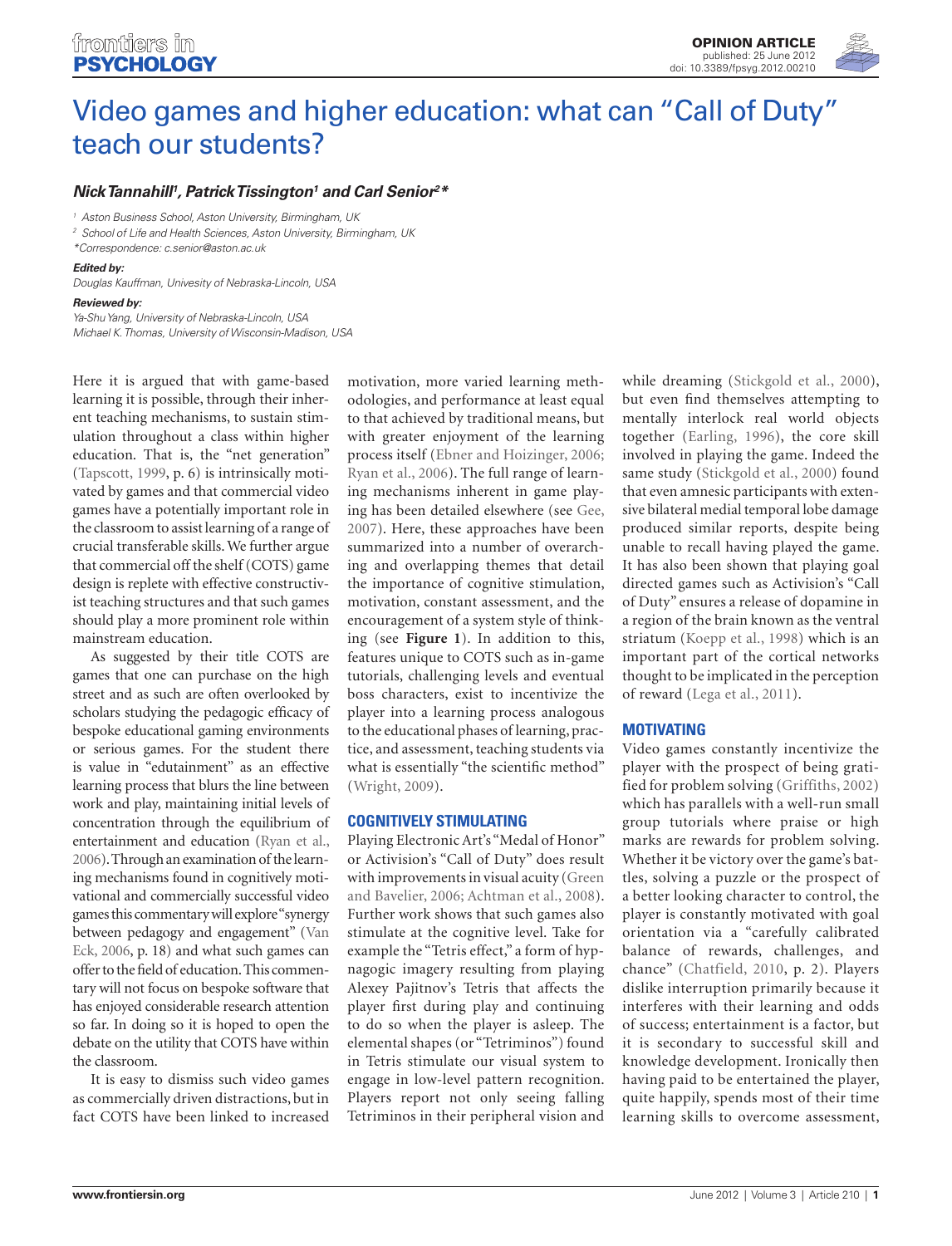Alexey Pajitnov & Vadim Gerasimov, *Tetris* (Nintendo, Moscow, 1989) [Cognitive Stimulation] Blizzard, *World of Warcraft* (Blizzard Entertainment, California, 2004) [Motivating] Capcom, *Super Street Fighter II Turbo* (Capcom, Osaka, 1994) [Cognitive Stimulation] Capcom Production Studio 4, *Devil May Cry* (Capcom, Osaka, 2001) [Constant Feedback] From Software, *Demon's Souls* (SCE Japan Studio, Tokyo, 2009) [Failure as a Learning Device] Harmonix, *Rock Band* (Massachusetts, MTV Games, 2007) [Failure as a Learning Device] Maxis, *SimAnt* (Maxis, California, 1991) [Systems Thinking] Maxis, *SimEarth* (Maxis, California, 1990) [Systems Thinking] Maxis, *Spore* (Maxis, California, 2000) [Systems Thinking] Maxis, *The Sims* (Maxis, California, 2000) [Systems Thinking] Microprose, *Civilisation* (Microprose, Maryland, 1991) [Systems Thinking] Nintendo EAD, *Big Brain Academy: Wii Degree* (Nintendo, Kyoto, 2007) [Motivating] Nintendo EAD, *SimCity* (Kyoto, Nintendo, 1991) [Systems Thinking] Nintendo EAD, *Super Mario Bros Wii* (Kyoto, Nintendo, 2009) [Motivating] Nintendo SDD, *Brain Age* (Nintendo, Kyoto, 2006) [Motivating] Origin Systems, *Ultima Online* (Electronic Arts, Texas, 1997) [ Motivating] Sports Interactive, *Football Manager* (SEGA, London, 2005) [Systems Thinking] Treyarch, *Call of Duty* (Activision Blizzard, California, 2011) [Cognitive Stimulation] Electronic Arts, *Medal of Honour* (Electronic Arts, Canada, 2010) [Cognitive Stimulation]

**Figure 1 | A summary compendium of various COTS with the learning themes that each game best fits within indicated in the square brackets.**

working toward optional personal goals, and compulsory ones set by the game designer.

It goes without saying that persistent motivation and goal-orientation are characteristics sought after by most students, the latter of which is no better demonstrated than with the example of Ultima Online. In this massively multiplayer online game (MMO) hundreds of thousands of players play together online in real time, both cooperatively and competitively to develop their virtual characters. Players work on their skills and acquire in-game wealth either through trade, force, or in some cases, much like in real life, a mix of both. Johnson cites the example of Troy Stolle, a construction site worker from Indianapolis who, having spent all day at his "bone-jarringly repetitive work with hammer and nails" (2006, p. 27), would come home to Ultima Online and repeat essentially the same process in a virtual world. Stolle's character, nicknamed "Nils Hansen," was a Grandmaster Blacksmith, a title that took him 6 months of smithing to achieve. Smithing in Ultima Online involves clicking one's mouse cursor on virtual hillsides to mine ore, traveling a few minutes to the forge to click virtual ore into ingots, and yet more clicking to turn said ingots into weapons and armor. Making the

process even more time-consuming, each time any of these processes, which can fail outright, take place the output can produce high or low quality material, the latter of which is often worthless and thus scrapped.

Playing these games is like "having a part-time job – only instead of getting paid, it costs you money" (Johnson, 2006, p. 27). Stolle was replacing his physical hammer and nail with a virtual hammer and anvil, and paying \$9.95 a month to do so; he was also, albeit perhaps unwittingly, gaining transferable employability skills in the process, such as product management and an acute sensitivity to both the in-game economy and his customer base (see, e.g., Senior and Cubbidge, 2010).

#### **Constantly providing feedback**

Commercial off the shelf games are all about "delayed gratification" (Johnson, 2006, p. 28) which is granted only when the player's skill and consistency has been assessed and deemed sufficient to proceed to the next, inevitably harder stage of assessment. Capcom's "Devil May Cry" is a case in point, employing a letter grading system that evaluates player performance dynamically, providing feedback by modeling the results of the player's decisions. Rather than evaluating player performance only at the end of a gaming period, nearly a quarter of the display is at all times dedicated to a dynamic grading system which ranks the player's understanding of the game mechanics based on their performance. Should the player execute a varied and effective gameplay strategy that demonstrates an understanding of all they have been taught, their rank will rise through D, C, B, and A–S, the equivalent of an A+. Should the player's successful execution of their strategy be countered and their educative state of "flow" (Csíkszentmihályi, 1992, p. 8) interrupted this rank is reset back to D. This assessment is compiled at the end of each level in the form of a report, providing the player with an overview of their performance, individually ranking elements of gameplay such as speed and efficiency, as well as assigning an overall grade.

This kind of dynamic feedback sits in contrast to that of traditional education, which tends to follow a modular based structure and is delivered "in big, ugly, rather unpleasant lumps" (Chatfield, 2010, p. 2) that presents a relatively limited picture of student progress. The relevance to education then is that, as teaching devices, games can constantly and automatically assess the learner's ability from the moment they start playing to the moment they stop; this is a promise that few other pedagogic tools can truly deliver on.